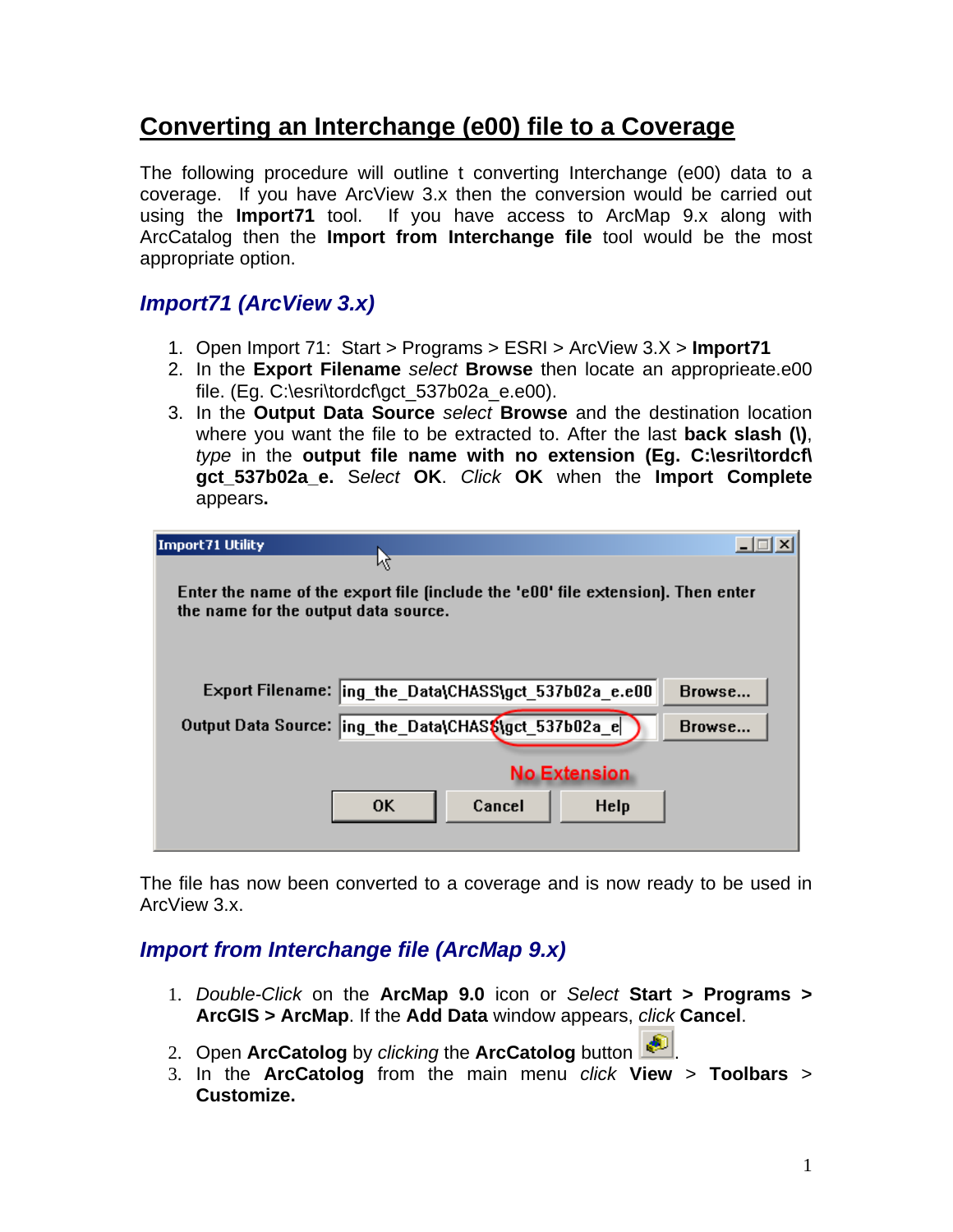

4. In the **Customize** window check *on the* box next to **ArcGIS8x** then *click C***lose.**

| <b>Customize</b>                                                                                      |                         |
|-------------------------------------------------------------------------------------------------------|-------------------------|
| Toolbars Commands butions                                                                             |                         |
| Toolbars:                                                                                             |                         |
| Main menu                                                                                             | New                     |
| 3D View Tools<br>ArcGIS Server Object Administration<br>ArcView 8x Tools<br><b>Context Menus</b>      | Rename<br><b>Delete</b> |
| ECW and ER Mapper<br>☑ Geography<br>Globe View Tools<br>☑ Location<br>⊮ Metadata<br>$\nabla$ Standard | Reset                   |
| Add from file<br>Keyboard                                                                             | Close                   |

5. With **ArcCatolog** still open, *click* the **Conversion Tools** button near the

top of your screen **conversion Tools Then** *click* **Import from Interchange File**.

6. In the **Import from Interchange File** window, *browse* to the recently downloaded **.e00** file in the **Input File** text box. In the **Output Dataset** text box, *browse* to the location where you would like to store the new coverage and choose an appropriate name. (in this example we have chosen the name **gct\_537b02a\_e**) **Note: Do Not** use the extension 'e00' after you're the file name in the **Output Dataset** text box. *Click* **OK**. Close **ArcCAtalog**.